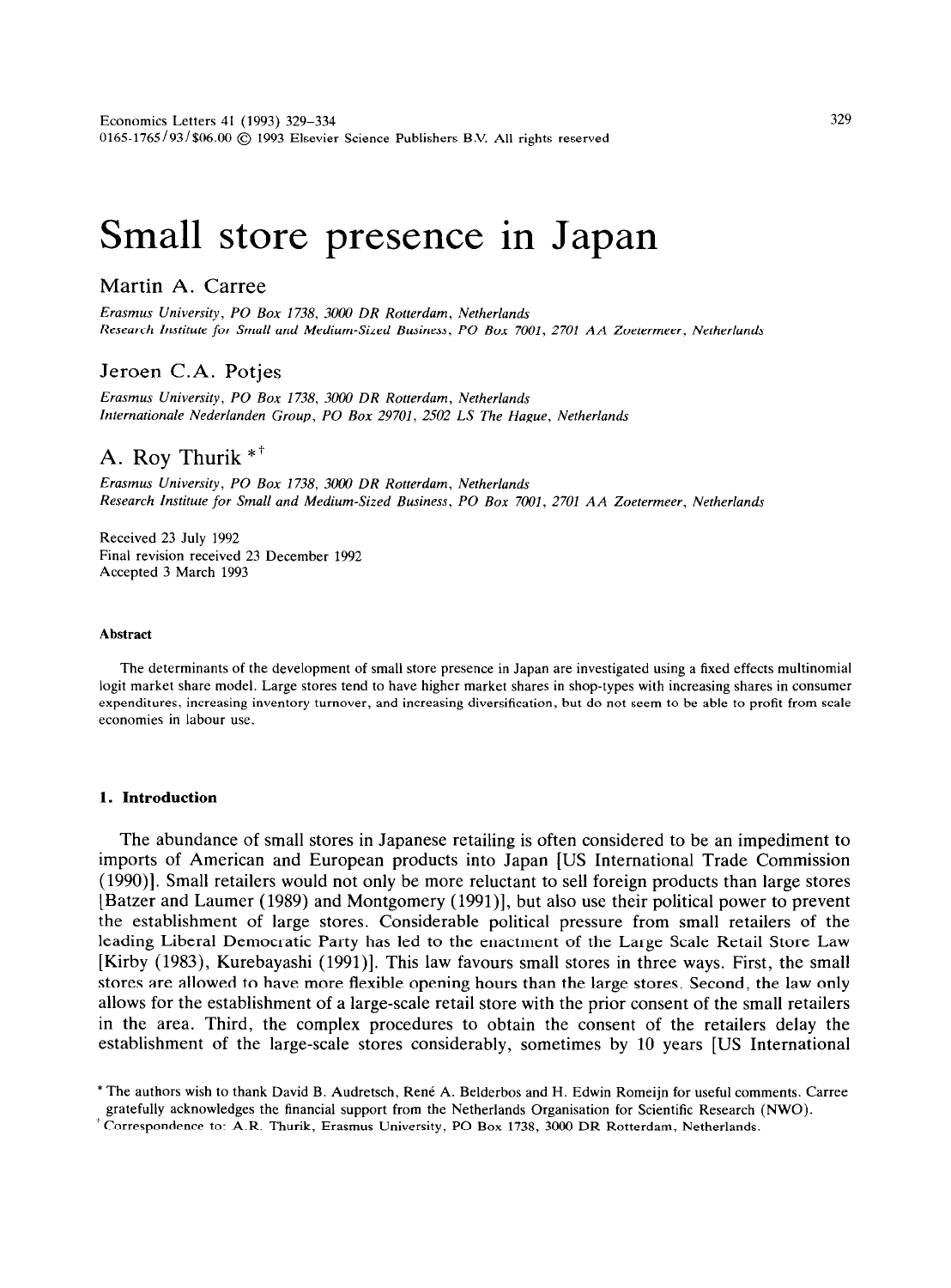Trade Commission (1990)]. The US Congress has been exercising strong political pressure on the Japanese government to decrease the impediments to large-scale retail enterprises and in particular to repeal this Large Scale Retail Store Law. This pressure resulted in an amendment of the Law in 1990, which made the establishment procedures of large-scale stores less complicated and less time consuming.

Small store sales shares in Japan are high. In 1988 these shares were  $11\%$ ,  $28\%$  and  $49\%$  for stores with  $1-2$ ,  $1-4$  and  $1-9$  employees (shopkeeper and working family members included), respectively. This high share of smallness is reflected by the high number of stores per 1000 inhabitants: 13.6 in Japan and 3.5 in the United States for 1985 [Census of Commerce (1985) and Ravesloot and Vogelesang (1989)]. The high small store presence can be attributed to a number of factors, First, Japanese prefer fresh goods and usually have only very limited home storage capacity and therefore greatly value nearby stores [Flath (1990)]. Second, many small stores offer an important local function as neighbourhood meeting points [Bestor (1989)]. Third, in many cases stores are established to generate income during retirement years or to supplement family income. By screening out certain groups, in particular women, and by retiring workers early, large firms create large pools of people having a high potential of starting their own firm [Caves and Uekusa (1976), Patrick and Rohlen (1987)]. Fourth, small businesses are protected by laws imposing obstacles to the establishment of large stores [Kirby (1983), Kurebayashi (1991)]. Small retailers not only profit from the Large Scale Retail Store Law, but are also not obliged to administrate their transactions. They pay less taxes, and do not have to collect the 3% consumption tax. Fifth, small stores profit from low retailer reorder costs [Flath (1990)]. Japan has a highly developed wholesaling network with relatively small distances between producers, wholesalers and retailers. And sixth, the purpose of being in business is not always to generate income, but often to protect claims on land and to maintain advantageous property tax arrangements [Patrick and Rohlen (1987)].

The purpose of the present study is to explain the differences in the development of small store presence across shop-types. A fixed effects multinomial logit market share model is used to investigate the effects of shop-type characteristics (i.e. industry-specific variables) which may enhance opportunities for large retail store market share expansion, like growing shares of the shop-type in total consumer expenditures, growing inventory turnover, growing extent of diversification, and high productivity differentials between small and large stores. Similar determinants have been used in recent studies to explain the presence of small businesses in the manufacturing industries [White (1982), Acs and Audretsch (1989a, b), Schwalbach (1989)]. Our study, however, is the first to explain the presence of small firms in retailing, one of the major service industries.

## 2. **Determinants of small store presence**

The extent of small stores depends directly upon the degree to which large stores maintain or improve their market positions. Shop-types with low and declining total consumer expenditure shares are usually unattractive to large-scale stores and are increasingly dominated by small stores. Like single products, shop-types show a life-cycle in which various stages can be discerned. Shop-types in the early stages of their life-cycle are more appropriate environments for large store market share expansions leading to the ousting of smallness than shop-types in the late stages of their life-cycle. We incorporate the change in the share in total consumer expenditure, *DMS,* in our model as an indicator of these life-cycle effects. We make a distinction between growing, *DMS<sup>+</sup>*, and declining, *DMS<sup>-</sup>*, market shares to allow for different effects in early and late stages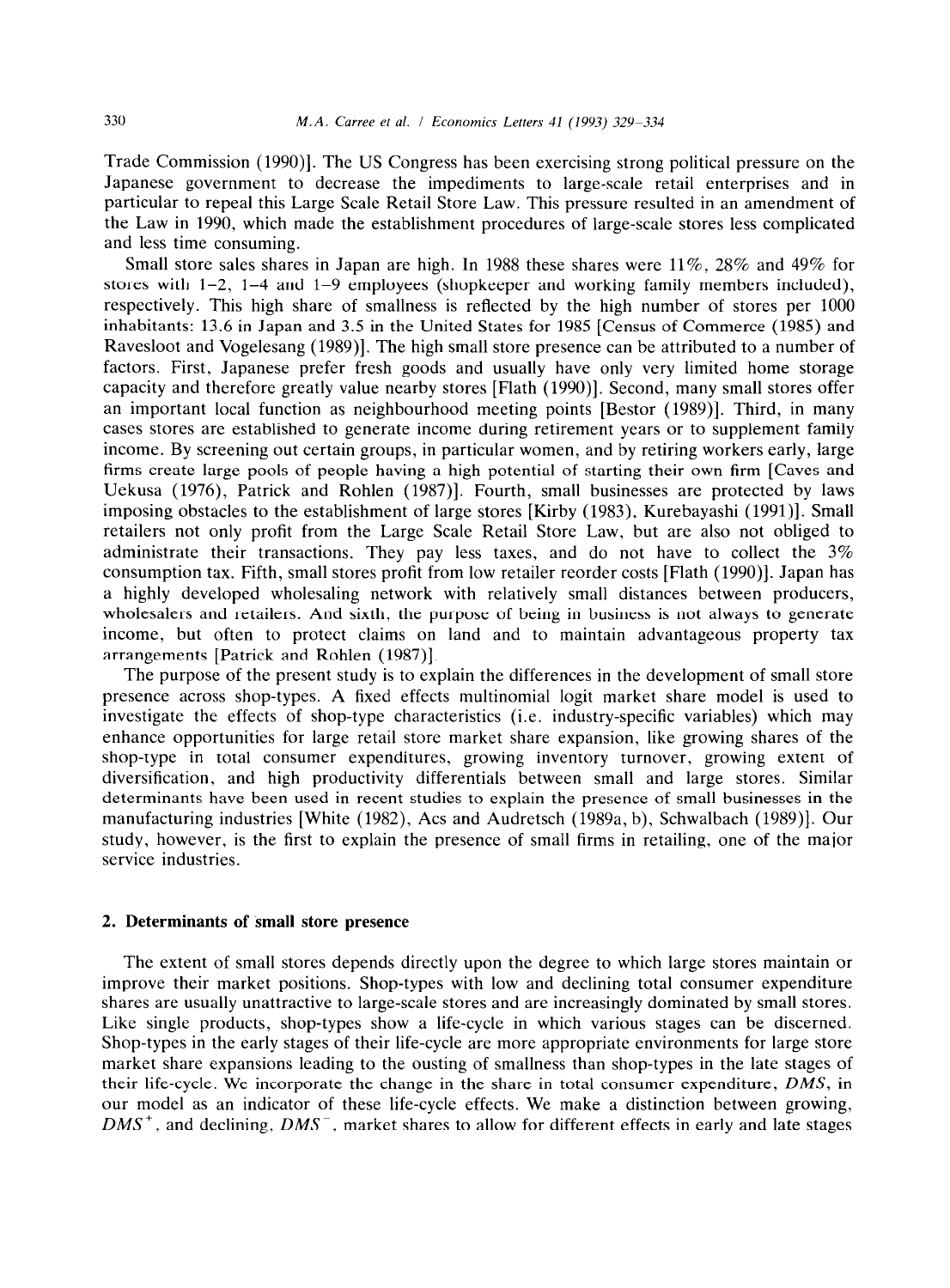of the life-cycle. The variable  $DMS^+ = DMS$  if  $DMS \ge 0$  (and 0 elsewhere) and the variable  $DMS^- = DMS$  if  $DMS < 0$  (and 0 elsewhere).

We also incorporate the change of inventory turnover, *DIT*. Inventory turnover is defined as the value of inventory divided by the value of sales. A growing inventory turnover points to changing consumer preferences towards more low-cost, low-service retailing, which would create competitive advantages for larger stores. Larger stores are also expected to gain market share as diversification becomes more profitable. Diversification is measured as the change in the ratio of total sales to sales in the main product-line of a shop-type, *DDV.* 

Economies of scale, measured by the productivity differential between large and small stores, are expected to exert a positive effect on the growth of the market share of large firms. We incorporate a measure of the level of economies of scale, *ECS,* as calculated by the sales to employment ratio of large stores (more than 9 employees) divided by the sales to employment ratio of very small stores (1-2 employees). This variable is an average over the preceding 3-year period (a 2-year period for 1974 and 1976). This indicator of economies of scale is about 2 in most shop-types, illustrating the relative inefficiency of the very small stores.

Growing total consumer expenditure share, growing inventory turnover, growing diversification, and high economies of scale are all hypothesized to have a negative effect on the small store presence. We explicitly discriminate between effects on very small  $(1-2 \text{ employees})$ , small  $(3-4 \text{$ employees) and medium-sized (5-9 employees) stores in our market share model because these size classes have different properties. Ability and eagerness to grow will be lowest among the very small family-run firms, while medium-sized firms may not differ in growth potential and objectives from their larger counterparts [Patrick and Rohlen (1987)]. They often use the same competitive instruments as large firms do, implying that they will possibly benefit more from legal obstacles to large establishment than small stores do. All four determinants are therefore supposed to have a negative effect for stores with 1-2, 3-4 and 5-9 employees, but decreasingly so with store size.

We investigate the effects of these determinants using a multinomial logit model. This method has never been applied to identify the determinants of the firm-size distribution, although it is commonly used in market share analysis [Cooper and Nakanishi (1988)). The following formulation for the market share of firm-size class  $\hat{i}$  in shop-type  $\hat{i}$  and year  $\hat{i}$  is chosen:

$$
m_{ijl} = \frac{\exp(\alpha_{ij} + \beta_{jt} + X_{ii}'\gamma_j + \epsilon_{ijl})m_{ij, l-1}}{\sum_{k=1}^{K} \exp(\alpha_{ik} + \beta_{kt} + X_{ii}'\gamma_k + \epsilon_{ikl})m_{ik, l-1}} \quad \text{for } j = 1, ..., K.
$$
 (1)

We use a fixed effects specification to control for shop-type,  $\alpha_{ii}$ , and time-specific,  $\beta_{ii}$ , effects. The elements of  $X_{ii}$  are logarithmic transformations of the explanatory variables  $DMS_{ii}^+$ ,  $DMS_i$  $DIT_{ii}$ ,  $DDV_{ii}$ , and  $ECS_{ii}$ . Assuming  $\alpha_{iK} = 0$ ,  $\beta_{Ki} = 0$  and  $\gamma_K = 0$ , which implies that the Kth size class (containing the largest enterprises) is used as benchmark, we obtain the following equations to be estimated:

$$
\Delta \log \left( \frac{m_{ijt}}{m_{iKt}} \right) = \alpha_{ij} + \beta_{jt} + X_{ii}^T \gamma_j + \epsilon_{ijt} - \epsilon_{iKt} \quad \text{for } j = 1, ..., K - 1.
$$
 (2)

The market share,  $m_{\text{int}}$ , will be expressed in both the number of firms and the amount of sales. This allows for an investigation of whether small stores remain in business despite serious market share losses. Many small stores are known to be in business to protect claims on land or to maintain advantageous property tax arrangements [Patrick and Rohlen (1987)]. Growing competitive advantages for large stores may therefore lead to a decreasing small store presence when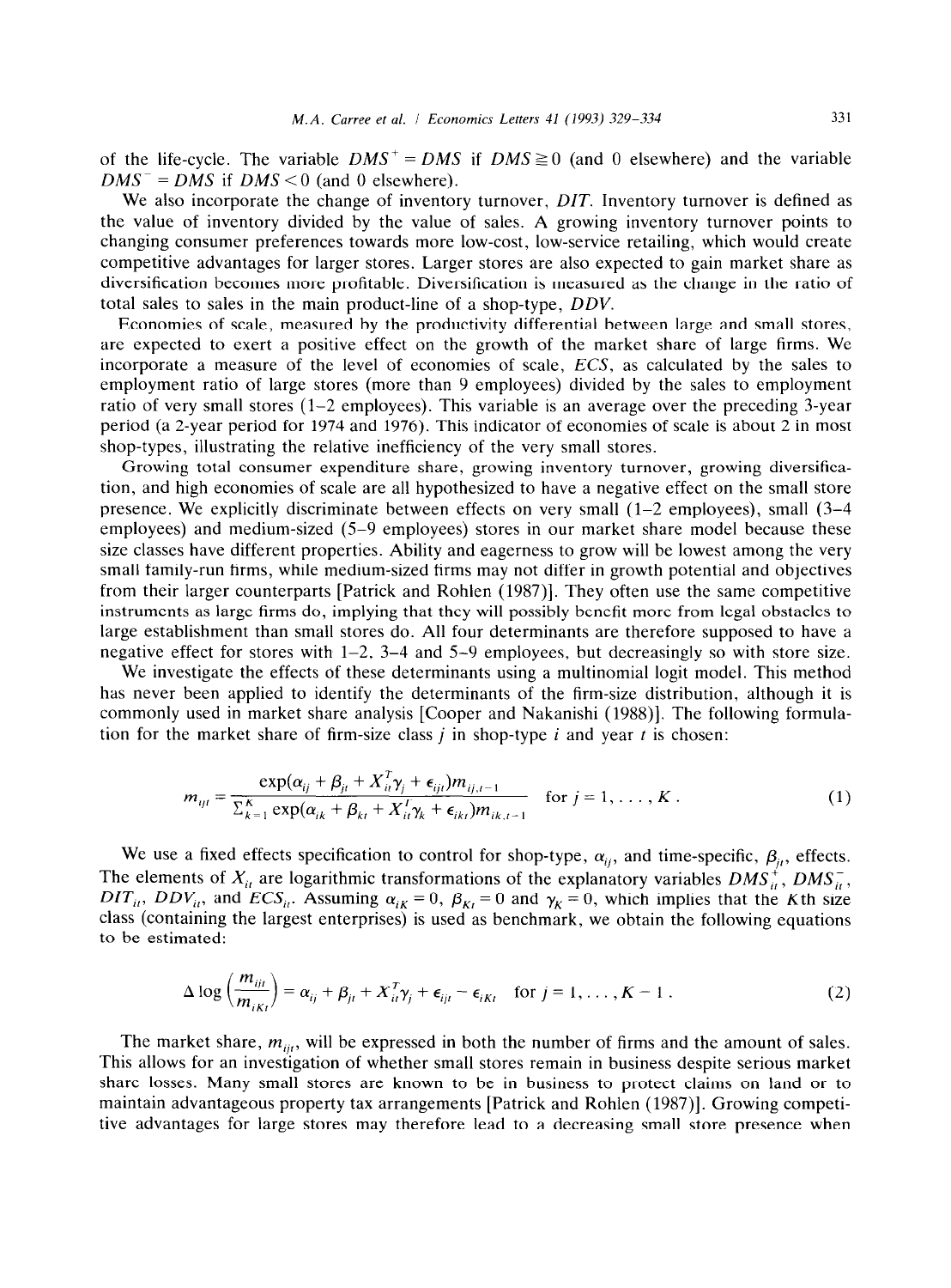measured by the amount of sales but nevertheless have little or no effect on the small store presence when measured by the number of stores.

## 3. **Results**

Table 1

Our data include 56 shop-types over the 1974-1988 period (Source: Census of Commerce). Six separate years (1974, 1976, 1979, 1982, 1985 and 1988) are available, yielding a total of 336 observations. Four size classes are used: l-2 persons, 3-4 persons, 5-9 persons and more than 9 persons employed (shopkeeper and working family members included). The growth of the small store market share differs strongly across shop-types. It ranges between  $-77\%$  for kitchenware stores and  $+45\%$  for fixture stores and has a mean value of  $-12\%$  for the 1974-1988 period. A table with a full survey of small store presence and its growth for all shop-types is available from

| Variable              | Number of firms       |                       |           |                    | Amount of sales    |                     |                    |                   |
|-----------------------|-----------------------|-----------------------|-----------|--------------------|--------------------|---------------------|--------------------|-------------------|
|                       | $1 - 2$               | $3 - 4$               | $5 - 9$   | $F^a$              | $1 - 2$            | $3 - 4$             | $5 - 9$            | $F^a$             |
| $D_{1974}$            | 0.137                 | 0.168                 | 0.118     | 2.30               | 0.144              | 0.190               | 0.061              | 1.07              |
|                       | (1.4)                 | (1.8)                 | (1.3)     |                    | (1.1)              | (1.4)               | (0.4)              |                   |
| $D_{1976}$            | 0.044                 | 0.093                 | 0.066     | 0.75               | 0.165              | 0.195               | 0.101              | 1.72              |
|                       | (0.5)                 | (1.1)                 | (0.8)     |                    | (1.4)              | (1.6)               | (0.8)              |                   |
| $D_{1979}$            | 0.015                 | 0.062                 | 0.059     | 0.38               | 0.109              | 0.124               | 0.054              | 0.69              |
|                       | (0.2)                 | (0.8)                 | (0.7)     |                    | (0.9)              | (1.0)               | (0.4)              |                   |
| $D_{1982}$            | $-0.012$              | 0.022                 | 0.024     | 0.06               | 0.117              | 0.131               | 0.064              | 0.82              |
|                       | (0.2)                 | (0.3)                 | (0.3)     |                    | (1.0)              | (1.1)               | (0.5)              |                   |
| $D_{1985}$            | $-0.128$              | $-0.013$              | 0.008     | 0.85               | 0.023              | 0.097               | 0.053              | 0.30              |
|                       | (1.6)                 | (0.2)                 | (0.1)     |                    | (0.2)              | (0.8)               | (0.4)              |                   |
| $D_{1988}$            | $-0.225$ $^{\circ}$   | $-0.091$              | $-0.027$  | 3.03 <sup>e</sup>  | $-0.080$           | $-0.007$            | $-0.016$           | 0.16              |
|                       | (2.8)                 | (1.1)                 | (0.3)     |                    | (0.7)              | (0.1)               | (0.1)              |                   |
| Growing expenditure   | $-0.595$ <sup>e</sup> | $-0.392$ <sup>e</sup> | $-0.135$  | 4.50 $^{\circ}$    | $-0.646$ $\degree$ | $-0.527$            | $-0.120$           | 2.89 <sup>°</sup> |
| share $[DMS^+]$       | (3.0)                 | (2.0)                 | (0.7)     |                    | (2.3)              | (1.8)               | (0.4)              |                   |
| Declining expenditure | $-0.569$ °            | $-0.451$ $\degree$    | $-0.234$  | $11.87$ $^{\circ}$ | $-1.005$           | $-0.921$ $^{\circ}$ | $-0.535$ $\degree$ | $20.31$ $\degree$ |
| share $[DMS^-]$       | (4.4)                 | (3.6)                 | (1.8)     |                    | (5.4)              | (4.9)               | (2.6)              |                   |
| Inventory turnover    | $-0.051$              | 0.005                 | 0.022     | 0.08               | $-0.479$ $\degree$ | $-0.294$            | $-0.260$           | $4.71$ $^{\circ}$ |
| [DIT]                 | (0.5)                 | (0.0)                 | (0.2)     |                    | (3.0)              | (1.8)               | (1.5)              |                   |
| Diversification       | $-0.141$              | $-0.124$              | $-0.135$  | 2.72 <sup>e</sup>  | $-0.289$ $\degree$ | $-0.229$            | $-0.236$           | 4.39 $^{\circ}$   |
| [DDV]                 | (1.7)                 | (1.5)                 | (1.7)     |                    | (2.5)              | (1.9)               | (1.8)              |                   |
| Scale economies       | 0.015                 | 0.002                 | 0.032     | 0.08               | $-0.162$           | $-0.135$            | $-0.039$           | 1.46              |
| [ECS]                 | (0.5)                 | (0.3)                 | (0.2)     |                    | (1.6)              | (1.3)               | (0.3)              |                   |
| Mean <sup>b</sup>     | $-0.0313$             | $-0.0057$             | $-0.0028$ |                    | $-0.0280$          | $-0.0111$           | $-0.0107$          |                   |
| $DW^{\circ}$          | 1.80                  | 1.89                  | 1.78      |                    | 1.88               | 1.85                | 1.89               |                   |
| $F^{\rm d}$           | $10.76$ $\degree$     | 6.18 <sup>°</sup>     | 1.99      |                    | 16.94 °            | $11.64$ $\degree$   | $3.63$ $^{\circ}$  |                   |
| $R^2$                 | 0.674                 | 0.549                 | 0.297     |                    | 0.553              | 0.443               | 0.230              |                   |

Estimates of the fixed effects multinomial logit market share model

*Note:* Least squares estimates of multinomial logit model with time dummies and shop-type dummies (not presented) included. Numbers in parentheses are  $t$ -statistics.

<sup>a</sup> Tests of hypotheses of no dummy variable effect  $[\beta_{i} = 0]$  or no shop-type characteristic effect  $[\gamma_{ij} = 0]$ .

<sup>b</sup> Mean of dependent variable  $[\Delta \log(m_{ii}/m_{4i})]$ .

*'* Durbin-Watson test-statistic.

<sup>d</sup> Tests of hypotheses of no non-dummy variables effect  $[\gamma_i = 0]$ .

' Significant at 5% significance level.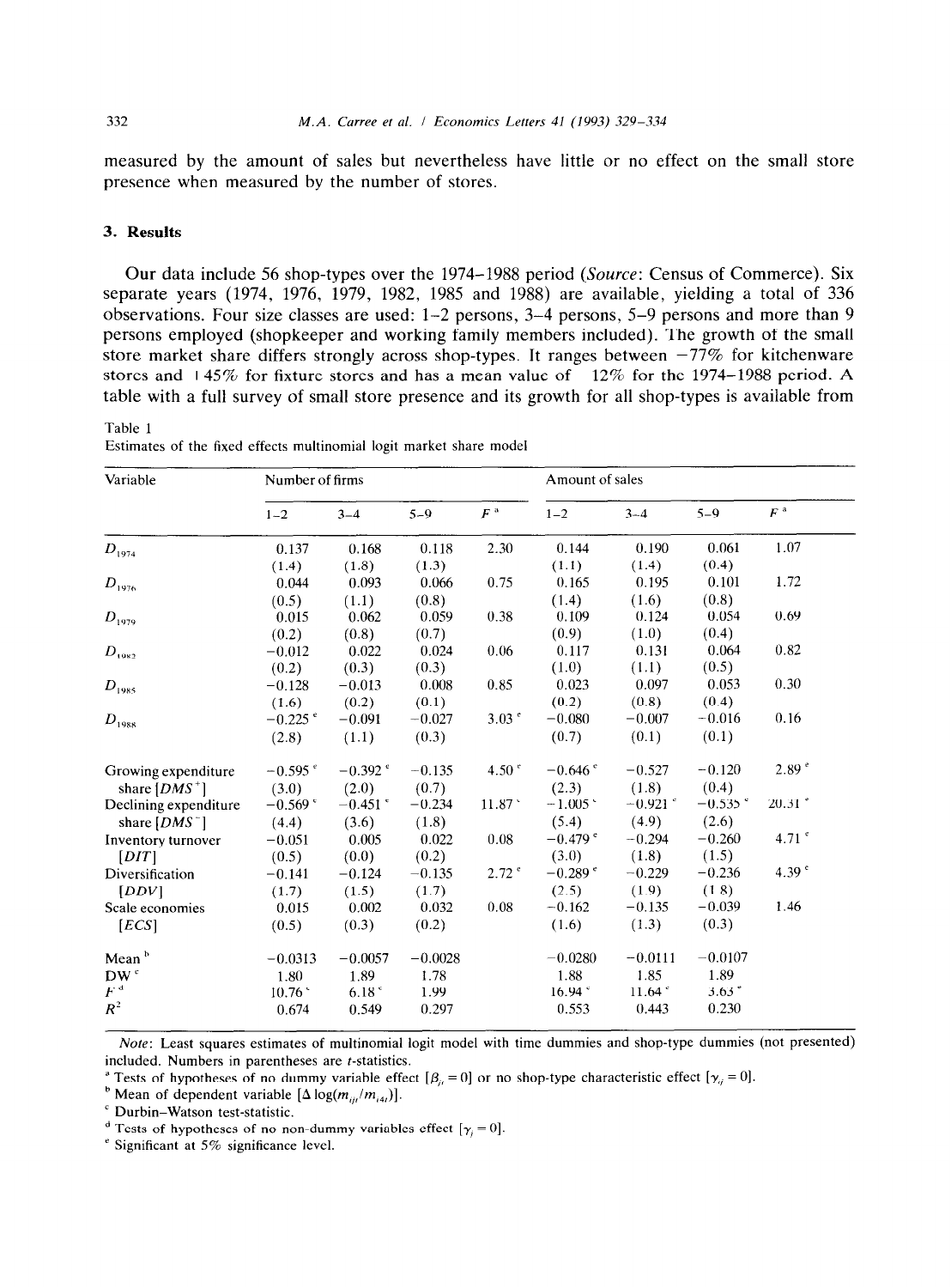the authors. In Table 1, the parameter estimates of time dummies  $(\beta_{ij})$  and shop-type characteristics  $(y<sub>i</sub>)$  are presented. The table has three dimensions: variables, number of firms versus amount of sales, and size-classes. We will discuss the results in that order.

We find that growing as well as declining share in consumer expenditure, growing inventory turnover, and growing diversification are negatively related to the small store presence. F-tests of these four shop-type characteristics show that their contribution is significant in seven out of eight (four characteristics for both number of firms and amount of sales) cases. However, scale economies have no effect on small store market shares. This means that large-scale stores were not able to translate their more productive use of labour into larger market shares in the 1974-1988 period. The negative coefficient of the declining share in consumer expenditure indicates that the share of small stores increases in these low-growth shop-types. Examples of shop-types with strongly declining consumer expenditure shares and strongly increasing small store presence are fixture stores, dry goods and dress materials stores, and chinaware and glassware stores. In shop-types with an increasing share of consumer expenditure (high-growth shop-types), however, small business presence tends to decline. Modern shop-types, like kitchenware stores, grocery stores, and delicatessen stores, tend to have increasing shares in Japanese consumer expenditures. Market positions for American and European products will likely improve because shop-types with growing large store dominance are amongst the fastest growing in Japanese retailing.

The time-dummy coefficients are generally declining over time. This decline may be the result of the increasing retirement of shopkeepers with no successor [Suzuki (1991)] and by a decreasing number of people starting their own small family enterprise [Potjes et al. (1992)]. The latter cause is suspected to result from an increase in demand for labour by the highly respected large manufacturing and service enterprises. In fact, from 1970 to 1982, there were between 42,000 and 52,000 annual start-ups of unincorporated retail stores. In 1985, the number of start-ups decreased to 30,000 stores, and in 1988 to 25,000 (Source: Census of Commerce).

The shop-type characteristics seem to influence market shares when measured by the amount of sales more than market shares when measured by the number of firms. In the case of amount of sales all 15 (five characteristics times three size-classes) coefficients are negative, and six are statistically significant. In the case of number of stores, 10 out of 15 coefficients are negative, and four are statistically significant. There is a weak tendency for the coefficients of the time-dummy variables to decline more over time for the number of firms than for the amount of sales. When comparing the influence of a general time trend versus that of the competitive advantages of large stores on the decline of small store presence, we notice that the former is more pronounced when explaining small store presence when measured by the number of firms and that the latter is more pronounced when explaining small store presence when measured by the amount of sales.

The expected rise (towards zero) of parameter estimates over the size classes is indeed observed for the change in share in consumer expenditure, the change in inventory turnover, and economies of scale. Medium-sized stores appear to be affected only in a limited way by a growing share in consumer expenditure, growing inventory turnover, and growing diversification when compared with very small firms. Probably, small firms experience growing competition from newly established medium-sized firms whereas existing medium-sized firms are legally protected from large store competition.

## 4. Conclusion

This study examines the determinants of the development of small store presence. We provide empirical evidence on whether the competitive advantages of large retail stores are sufficient to